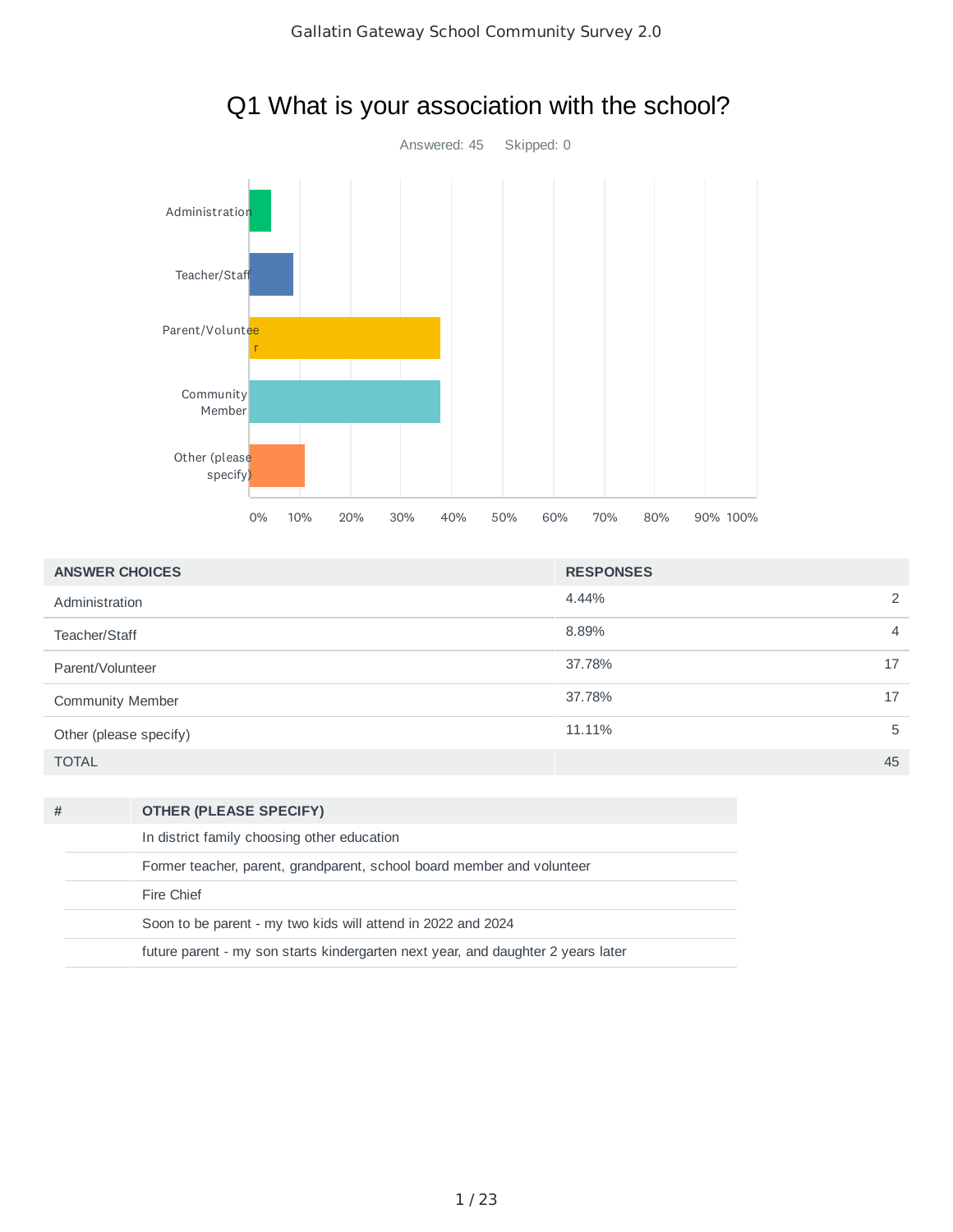

## Q2 What is your primary grade level focus

| <b>ANSWER CHOICES</b> | <b>RESPONSES</b> |   |
|-----------------------|------------------|---|
| Pre-K                 | 8.33%            | 3 |
| 1-3 Grades            | 19.44%           |   |
| 4-6 Grades            | 19.44%           |   |
| 7-8 Grades            | 16.67%           | 6 |
| Admin/Other           | 36.11%<br>13     |   |
| <b>TOTAL</b>          | 36               |   |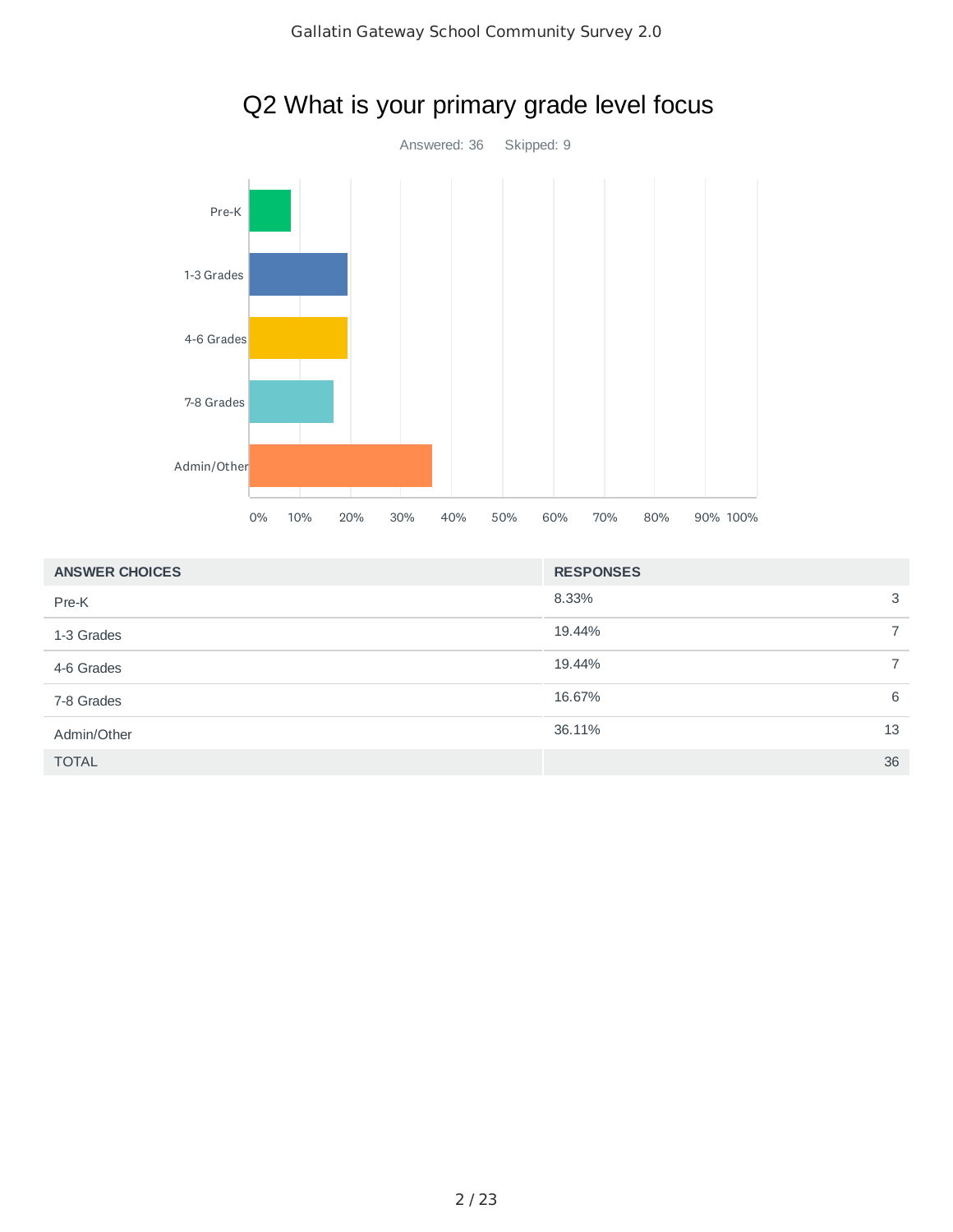

# Q3 How often do you visit the school campus?

| <b>ANSWER CHOICES</b> | <b>RESPONSES</b> |                          |
|-----------------------|------------------|--------------------------|
| Daily                 | 33.33%<br>15     |                          |
| Weekly                | 15.56%           | $\overline{\phantom{1}}$ |
| Monthly               | 6.67%            | 3                        |
| <b>Special Events</b> | 22.22%<br>10     |                          |
| Infrequently/Never    | 22.22%<br>10     |                          |
| <b>TOTAL</b>          | 45               |                          |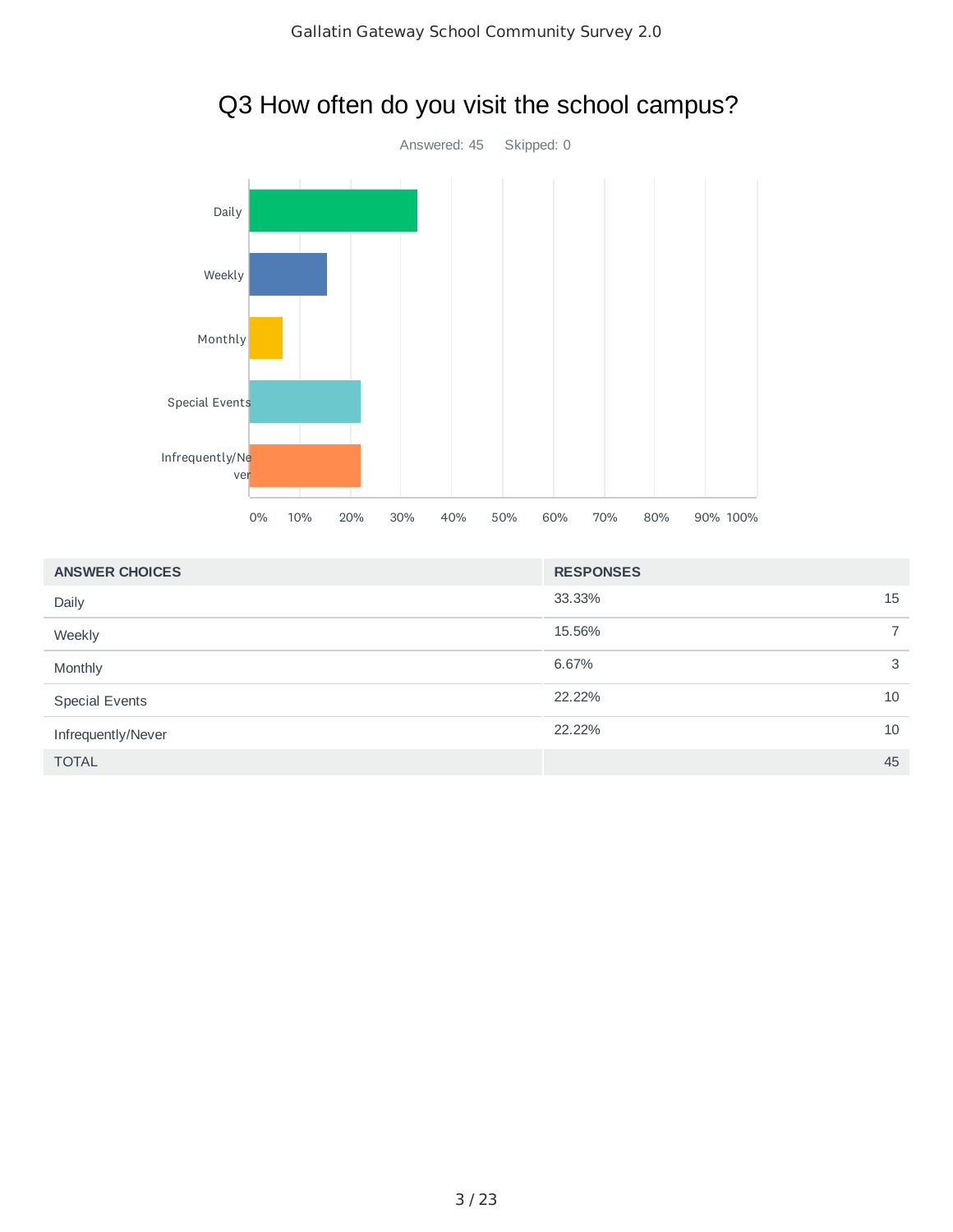

| Q4 Which early concept do you like best? |  |  |  |  |  |
|------------------------------------------|--|--|--|--|--|
|------------------------------------------|--|--|--|--|--|

| <b>ANSWER CHOICES</b><br><b>RESPONSES</b>            |        |    |
|------------------------------------------------------|--------|----|
| Facility Deficiencies / Deferred Maintenance Concept | 7.69%  | 3  |
| <b>Enhanced Secure Entry Concept</b>                 | 12.82% | 5  |
| New Entry & Addition Concept                         | 33.33% | 13 |
| Original 1914 Entry Concept                          | 46.15% | 18 |
| <b>TOTAL</b>                                         |        | 39 |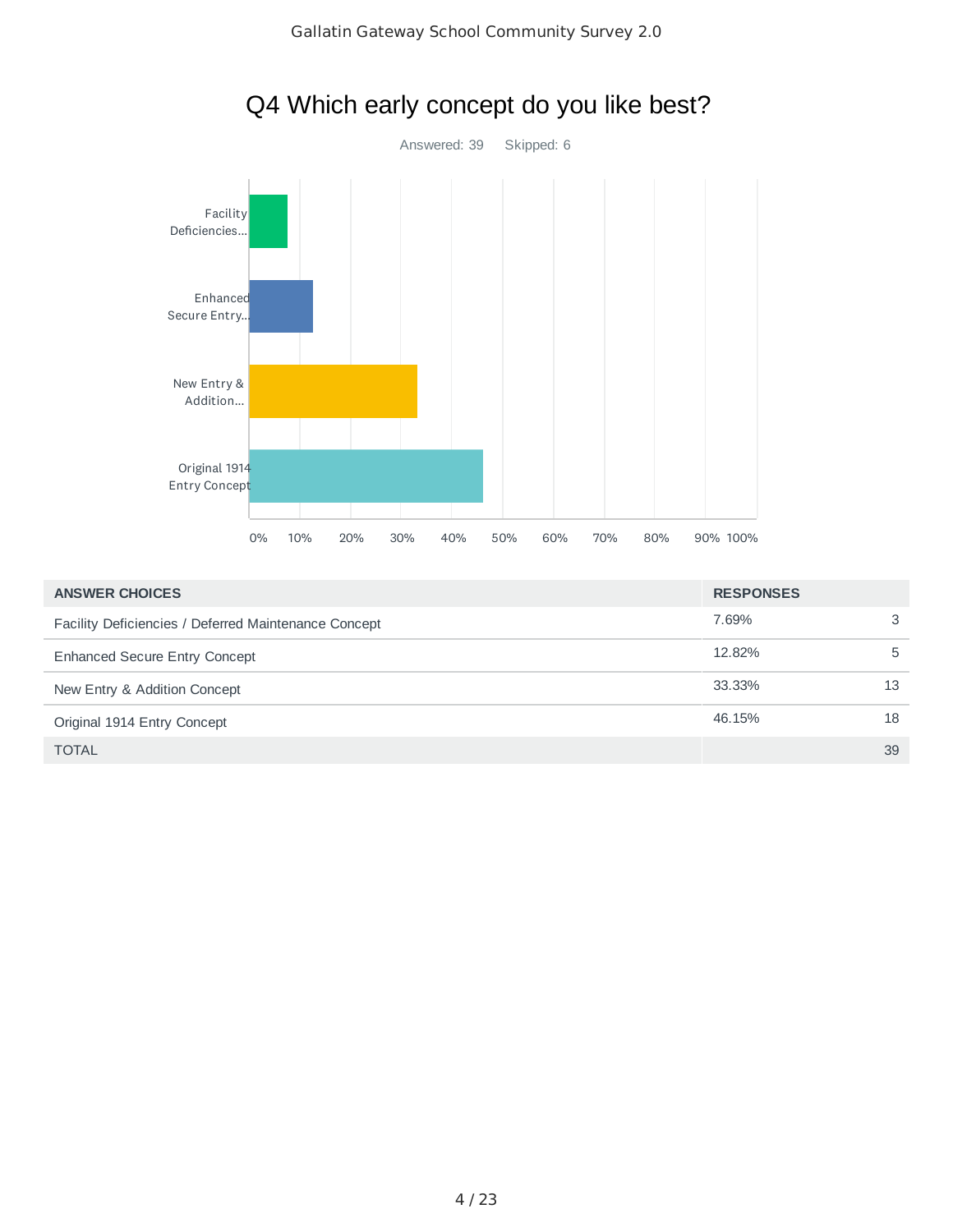| # | <b>WHAT ABOUT THIS CONCEPT DO YOU LIKE?</b>                                                                                                                                                                                                                                                                                                                                                                        |
|---|--------------------------------------------------------------------------------------------------------------------------------------------------------------------------------------------------------------------------------------------------------------------------------------------------------------------------------------------------------------------------------------------------------------------|
|   | I think reclamation work is expensive so new is less expensive and serves the purpose.                                                                                                                                                                                                                                                                                                                             |
|   | Having the old school area more functional and useable. Increased space in the gym.                                                                                                                                                                                                                                                                                                                                |
|   | I like that it adds more space overall and is on one level. I also like the secure entry. The<br>original 1914 concept is my 2nd choice. I feel like if you are saving the building it should be<br>usable or there is really no value.                                                                                                                                                                            |
|   | Replacing the underutilized 1914 building                                                                                                                                                                                                                                                                                                                                                                          |
|   | I like the addition aspect. More teaching areas are always nice. More room for the gym is great<br>as well. expanded drop off and pick up would be nice as well. it could relieve some of the<br>congestion we deal with                                                                                                                                                                                           |
|   | Makes good use of space already there, enhances the gym and makes it more user friendly for<br>activities, especially after school, music room isn't off in the corner, keeps old building, doesn't<br>change the current flow too much, like the way it keeps current main entrance during the day<br>but gives a better and more clear entrance for after hours                                                  |
|   | It already exists                                                                                                                                                                                                                                                                                                                                                                                                  |
|   | I like that it adds square footage to the overall building. Specifically, I like that it adds to the<br>gymnasium and enhances the overall quality of the building by hopefully allowing for a future<br>second story. I also like that the entrance is split from the main area of the building, making it<br>easier to partition off sections of the building that we won't be using during after hour programs. |
|   | I feel it gives the school the best option for getting most of what they need for the cost.                                                                                                                                                                                                                                                                                                                        |
|   | Secure entry,                                                                                                                                                                                                                                                                                                                                                                                                      |
|   | I feel it is important for our community to retain the historic facade of the 1914 structure                                                                                                                                                                                                                                                                                                                       |
|   | The additional fitness room.                                                                                                                                                                                                                                                                                                                                                                                       |
|   | The added square footage and not having to deal with any issues from the 1914 building.                                                                                                                                                                                                                                                                                                                            |
|   | I like that this concept has a secure entrance and that it utilizes the space between the gym<br>and the old building. I also like that it we would not have to spend \$ making the old building<br>accessible. I also like all the outdoor learning spaces.                                                                                                                                                       |
|   | extended drop off zone outdoor seating/cafeteria renovations                                                                                                                                                                                                                                                                                                                                                       |
|   | Seems to address a lot of needs. Maintains original historic building.                                                                                                                                                                                                                                                                                                                                             |
|   | 1) Increased teaching spaces 2) Maximizing bond funds 3) Keeping the old building which<br>some prefer                                                                                                                                                                                                                                                                                                             |
|   | Additional classroom areas as well as the potential for future outdoor classrooms.                                                                                                                                                                                                                                                                                                                                 |
|   | Retention and reuse of the original 1914 school building.                                                                                                                                                                                                                                                                                                                                                          |
|   | It brings the original entry back to where you expect the entry to be WHILE saving the historic<br>character of the original building. This also provides an administrative hub where expected and<br>places most of the classrooms together in the west wings.                                                                                                                                                    |
|   | This does not include an option to work with what we already have. The current number of<br>students does not justify the expense. The original levy was not intended for this use.                                                                                                                                                                                                                                |
|   | Outdoor learning, separated hour/after hour use,                                                                                                                                                                                                                                                                                                                                                                   |
|   | Keeps 1914 building Significantly enlarges cafeteria and kitchen space Adds 2 additional<br>classrooms, state of the art lab, & art room                                                                                                                                                                                                                                                                           |
|   | Maintain the building but extra "fluff" like a fitness room and community areas are<br>unnecessary. There is no proof that children learn better in expensive buildings than they do in<br>lower cost building. You need to put money into staff and education especially since many<br>people leave due to staff NOT building design.                                                                             |
|   | Keeping the history and original parts of the school - separating during school and after school                                                                                                                                                                                                                                                                                                                   |

use.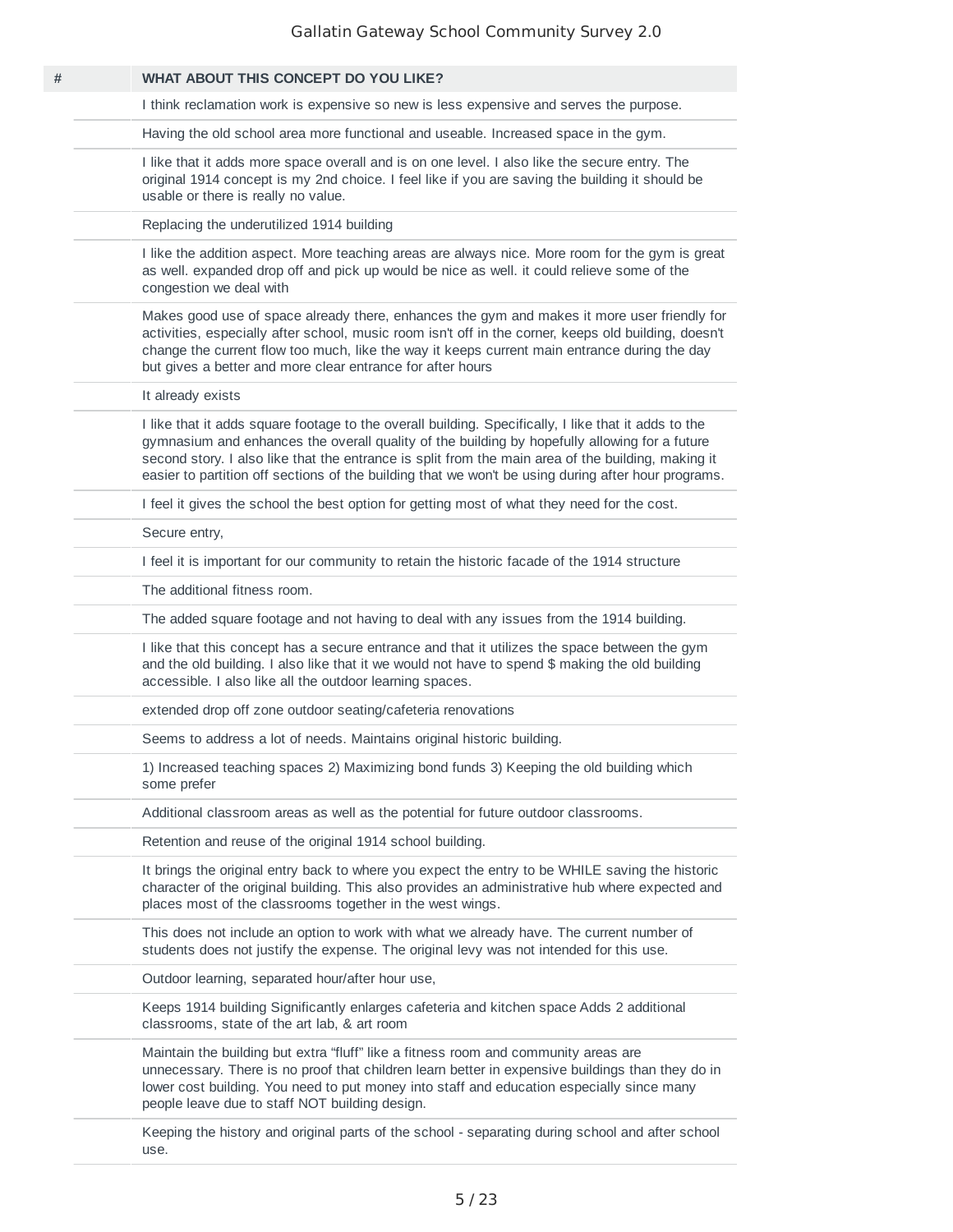| Doing away with the 1914 building. Wasted space and money. Not worth keeping.                                                                                                                                                                                                                     |
|---------------------------------------------------------------------------------------------------------------------------------------------------------------------------------------------------------------------------------------------------------------------------------------------------|
| Reclaiming the 1914 building, adding 2 classrooms, and lab room and true art room, expansion<br>of kitchen and cafeterialike that 1914 building is saved and used and this allows for growth,<br>but still limited on addressing growth                                                           |
| Keep the original building                                                                                                                                                                                                                                                                        |
| I like the idea of making the original building a focal point. It's such a beautiful piece of history.<br>To see it used is this way would be so cool.                                                                                                                                            |
| Seems to provide biggest benefit and maintains the look of the 1914 building. The 1914<br>building is far past due another band-aid that ends up costing more \$ in long run.                                                                                                                     |
| Preservation and enhanced utilization of 1914 Building, separation of school hours vs after<br>school functions, improved design of gym, improved design and functionality of food service<br>and cafeteria, integration of flex labs.                                                            |
| Keeping the 1914 building.                                                                                                                                                                                                                                                                        |
| I like the fact that it is keeping the original part of the school that my husband's family all went<br>through, and the rooms my own kids have been through.                                                                                                                                     |
| Simplicity and effective                                                                                                                                                                                                                                                                          |
| I like that it's addressing the needs and esthetics of the school. It's the best outcome for our<br>kids. The first time I drove by the school 11 years ago when we moved here, I thought the old<br>building should be the focal point of the school and was surprised it wasn't the main entry. |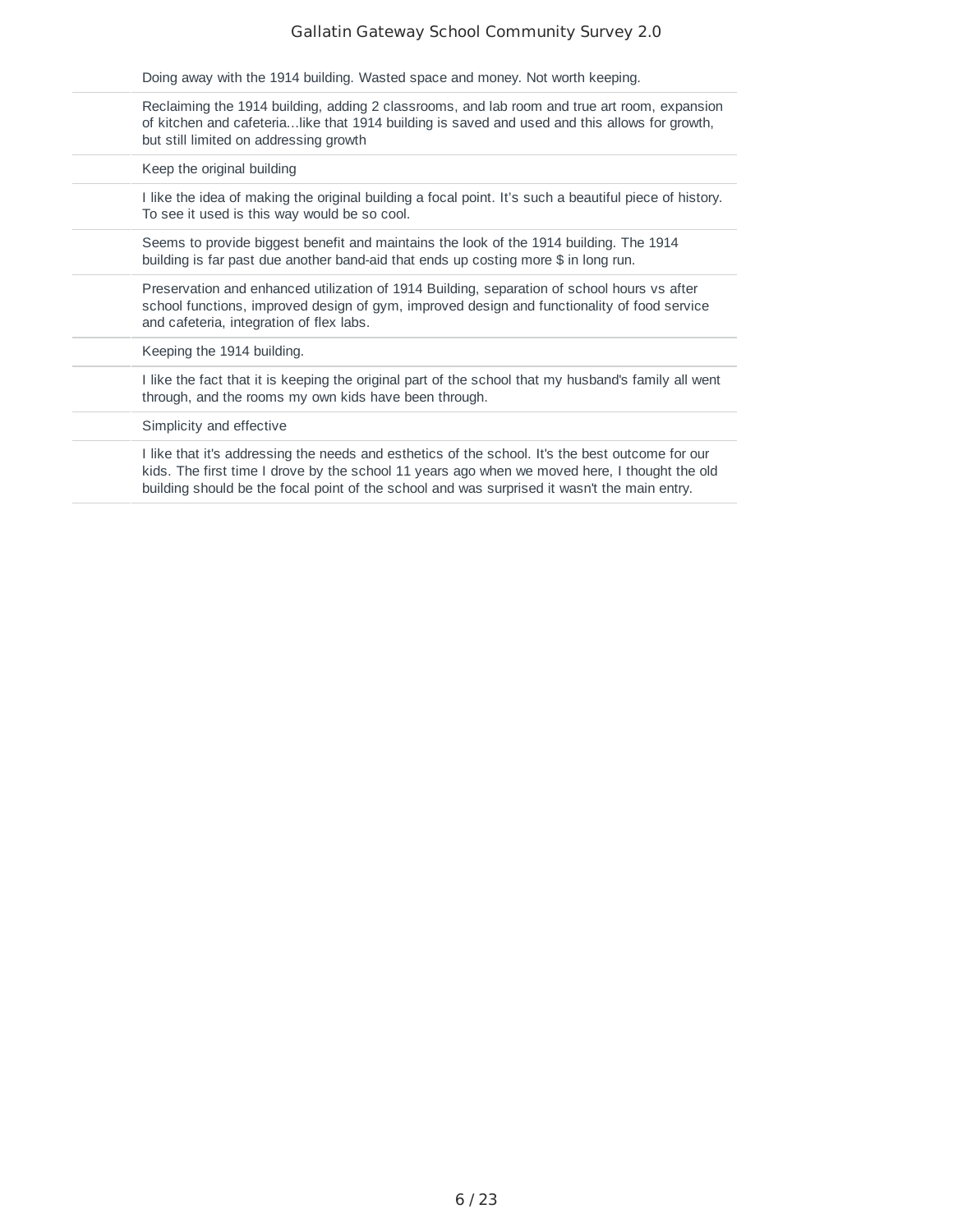### Q5 How would you modify or improve your preferred concept to make it better?

Answered: 23 Skipped: 22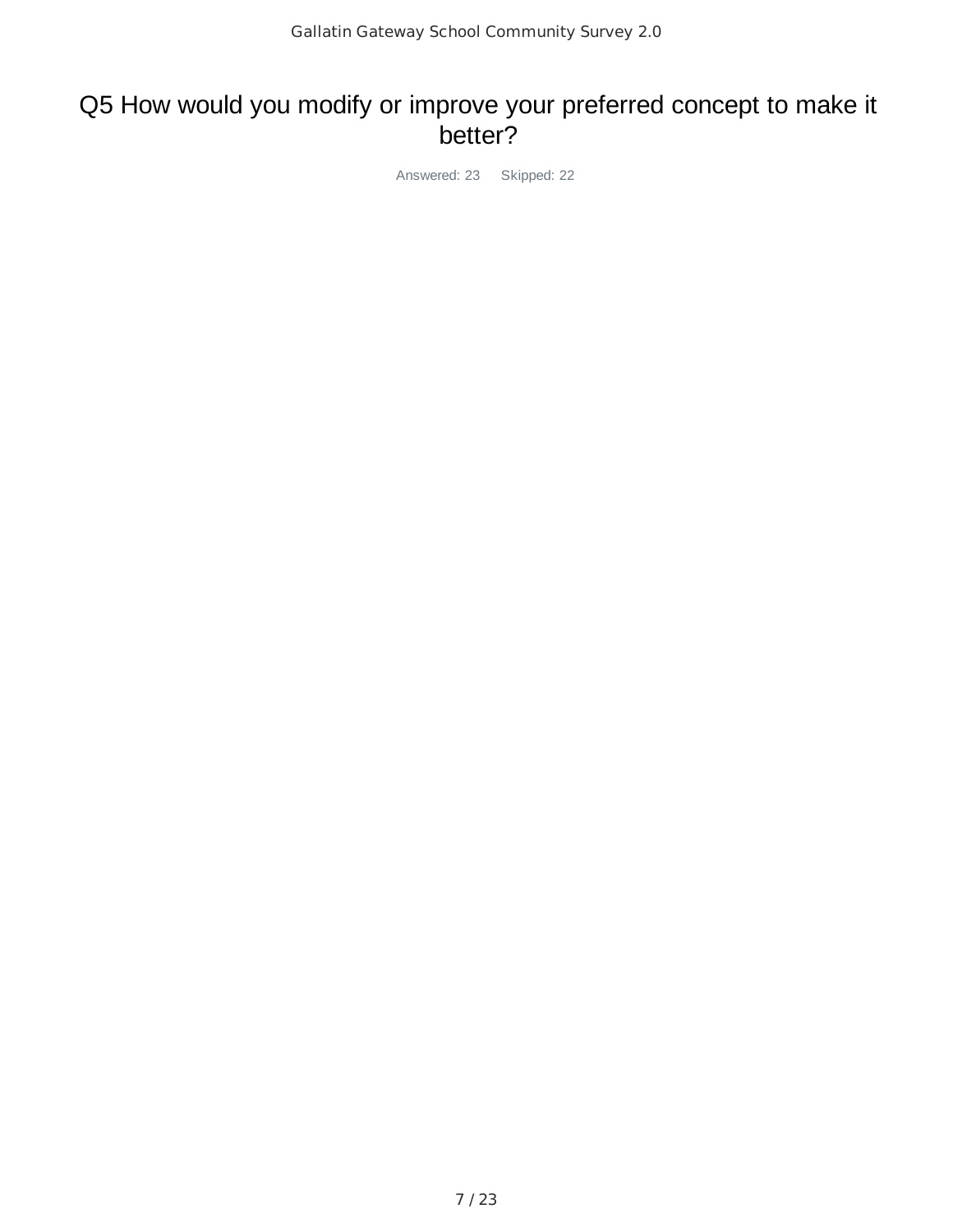| # | <b>RESPONSES</b>                                                                                                                                                                                                                                                                                                                                                                                                                                                                                                                                                                                                                                                                                                          | <b>DATE</b> |
|---|---------------------------------------------------------------------------------------------------------------------------------------------------------------------------------------------------------------------------------------------------------------------------------------------------------------------------------------------------------------------------------------------------------------------------------------------------------------------------------------------------------------------------------------------------------------------------------------------------------------------------------------------------------------------------------------------------------------------------|-------------|
|   | Although i like parts of the 1914 concept as the new entry should go vertical. As both concepts<br>it is being rebuild so should build vertical now and get the extra space while you can. The<br>kitchen remodel in the 1914 concept is a good layout and is need as well. I think i would be a<br>beautiful space with views and put the library and lab above the offices and make the current<br>library/lab more class room                                                                                                                                                                                                                                                                                          |             |
|   | 2 story in thew new construction area                                                                                                                                                                                                                                                                                                                                                                                                                                                                                                                                                                                                                                                                                     |             |
|   | Make sure the gym has a real wall behind the bleachers                                                                                                                                                                                                                                                                                                                                                                                                                                                                                                                                                                                                                                                                    |             |
|   | I wouldn't change anything                                                                                                                                                                                                                                                                                                                                                                                                                                                                                                                                                                                                                                                                                                |             |
|   | I would modify it to have better grade groupings. We group K-2, 3-5, and 6-8. To have those<br>groups together is very important, especially for the latter two groups because we switch every<br>day. I would also change this plan to allow for more upgrades to the general education<br>classrooms. Even on the "new" part of the building, the classrooms are 20 years old. They<br>need more updating than just paint and possibly new carpet. To think that these rooms would<br>more or less stay the same for the next twenty years is insane, we could have the most<br>outdated rooms in the county. I would like to see more usable storage options, sinks, and<br>plans that allow for technology upgrading. |             |
|   | I would build the new addition where the 1914 building is so that it could be added to via more<br>stories if the time came. I would also extend the new part out to the end of the gym wall on the<br>north. I would also keep the white arch from the 1914 building entry way and display it inside<br>the new portion. And I would keep some bricks from the old building to use as pavers for<br>seating area outside the cafeteria.                                                                                                                                                                                                                                                                                  |             |
|   | Include Outdoor Learning spaces, expand library by removing the computer lab, minimize<br>locker room spaces to expand gym spaces.                                                                                                                                                                                                                                                                                                                                                                                                                                                                                                                                                                                        |             |
|   | Just keep the facade                                                                                                                                                                                                                                                                                                                                                                                                                                                                                                                                                                                                                                                                                                      |             |
|   | Not sure                                                                                                                                                                                                                                                                                                                                                                                                                                                                                                                                                                                                                                                                                                                  |             |
|   | make sure the new addition can be two-story at a later time.                                                                                                                                                                                                                                                                                                                                                                                                                                                                                                                                                                                                                                                              |             |
|   | I wish it added an extra set of bathroom for use when events are going on in the gym.                                                                                                                                                                                                                                                                                                                                                                                                                                                                                                                                                                                                                                     |             |
|   | locker room areaseems underutilized currently, should add some updates in that area.                                                                                                                                                                                                                                                                                                                                                                                                                                                                                                                                                                                                                                      |             |
|   | I am not convinced the 1914 building should stay. Could features of both the "New Entry"<br>and the "1914 Entry" be combined with the \$7 million budget?                                                                                                                                                                                                                                                                                                                                                                                                                                                                                                                                                                 |             |
|   | I unclear how the playground area would be impacted.                                                                                                                                                                                                                                                                                                                                                                                                                                                                                                                                                                                                                                                                      |             |
|   | Study the switchback ramp to see if there is a better/alternate way to provide handicapped<br>accessibility to the main entry.                                                                                                                                                                                                                                                                                                                                                                                                                                                                                                                                                                                            |             |
|   | Public restrooms could be added to the east part of the building, allowing it to be separated<br>securely from the west part of the building.                                                                                                                                                                                                                                                                                                                                                                                                                                                                                                                                                                             |             |
|   | I wouldn't make it the main entry, I would put all administration/Board, conference in the 2001<br>building, keep that the main entry and use the two downstairs rooms in the 1914 building for<br>classrooms.                                                                                                                                                                                                                                                                                                                                                                                                                                                                                                            |             |
|   | Bigger gym with better seating. Make sure the addition vacancies be added on to, like a<br>second story.                                                                                                                                                                                                                                                                                                                                                                                                                                                                                                                                                                                                                  |             |
|   | Really needs to be remodeled/built for growth. How about tear down a first story section,<br>rebuild it so a second story can be addedor better yet, build the second story now. We have<br>to do this with inevitable growth in mind!!!!!!                                                                                                                                                                                                                                                                                                                                                                                                                                                                               |             |
|   | Add a section to the front of the original building with the new entry there. Small Addition to<br>existing gym on North side where the new locker rooms go and a referee room. Take the old<br>bleacher area and change this into small offices or meeting room. Take the old locker/shower<br>room and change this into move classrooms. Build the new entry first. Can be done with                                                                                                                                                                                                                                                                                                                                    |             |

school in session, foundation and site work in the Summer, the rest can be done with school in session. Once the new entry and locker rooms are done, modify the locker rooms and old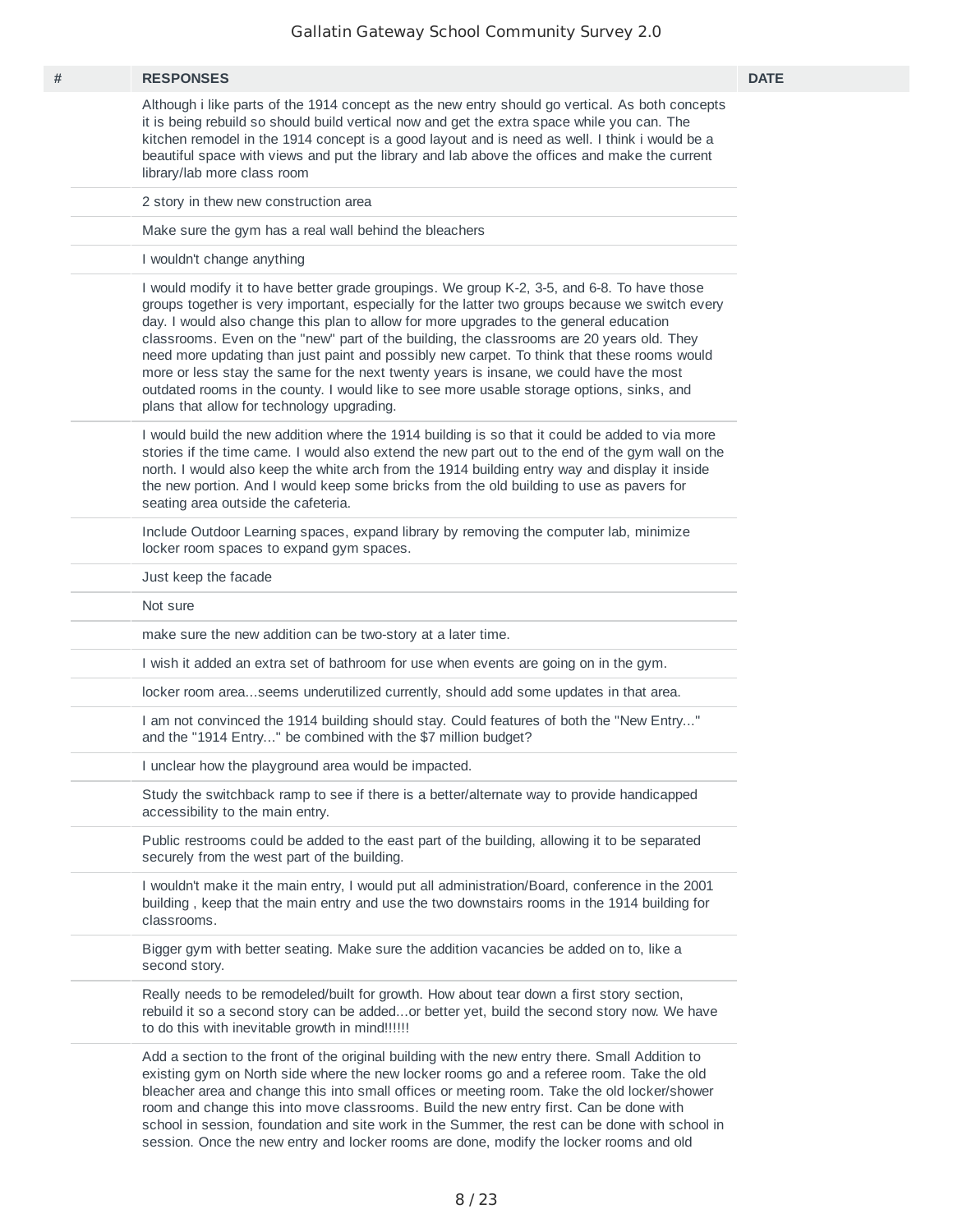| sitting area into classrooms and meeting/office space. Renovate the HVAC units with VTAC    |
|---------------------------------------------------------------------------------------------|
| units so each room has its own control w/ AC and Heating. This allows the hot rooms to stay |
| cool like the south side rooms. West side building place vapor barrier and mechanical       |
| foundation venting.                                                                         |

Construct upper level over food service / cafeteria for potential new classroom space.

Tear down the 2001 addition and build a new two story building.

I'd increase spending to also include upgrading the gym and classrooms.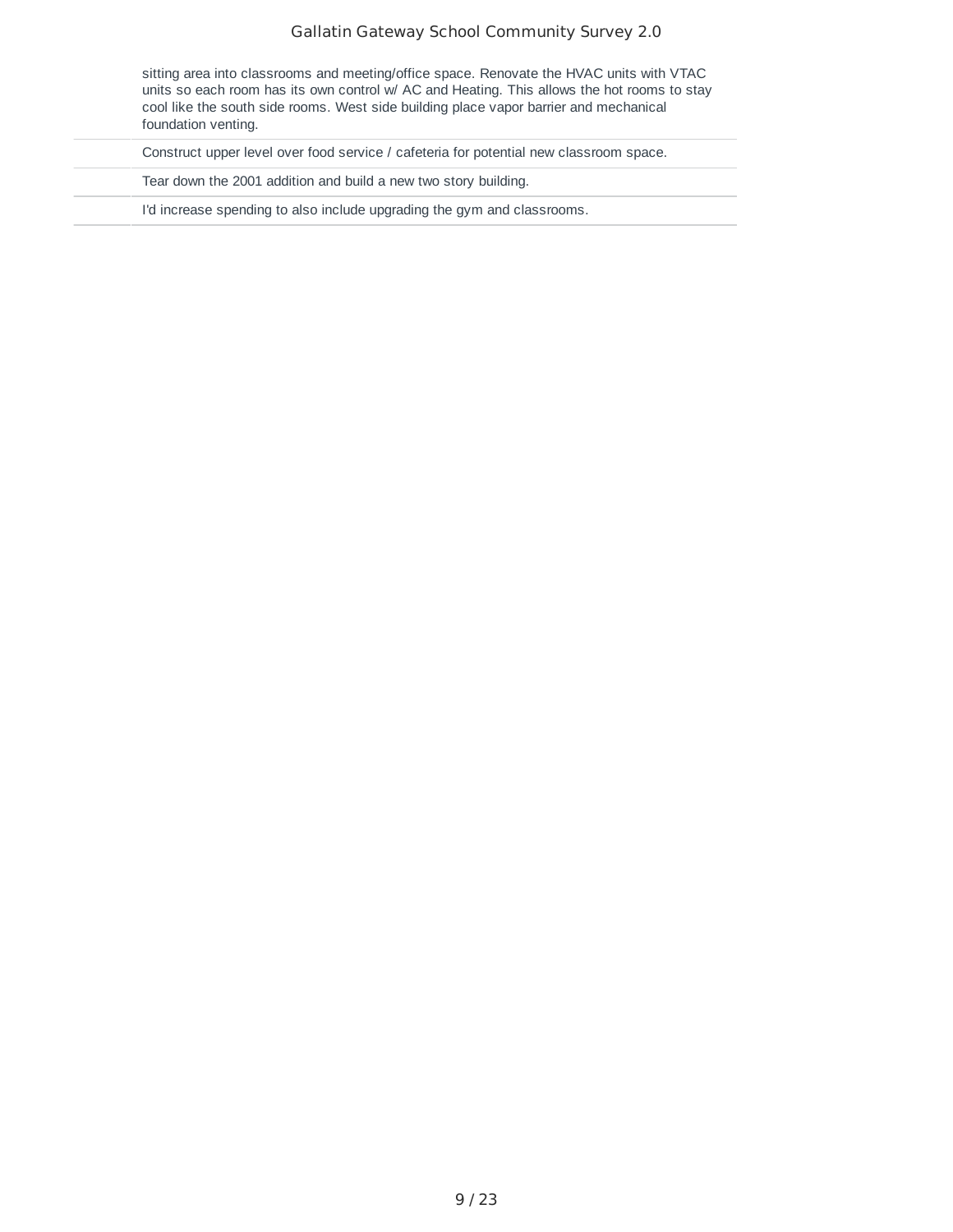



| <b>ANSWER CHOICES</b>                                | <b>RESPONSES</b> |    |
|------------------------------------------------------|------------------|----|
| Facility Deficiencies / Deferred Maintenance Concept | 41.03%           | 16 |
| <b>Enhanced Secure Entry Concept</b>                 | 12.82%           | 5  |
| New Entry & Addition Concept                         | 30.77%           | 12 |
| Original 1914 Entry Concept                          | 15.38%           | 6  |
| <b>TOTAL</b>                                         |                  | 39 |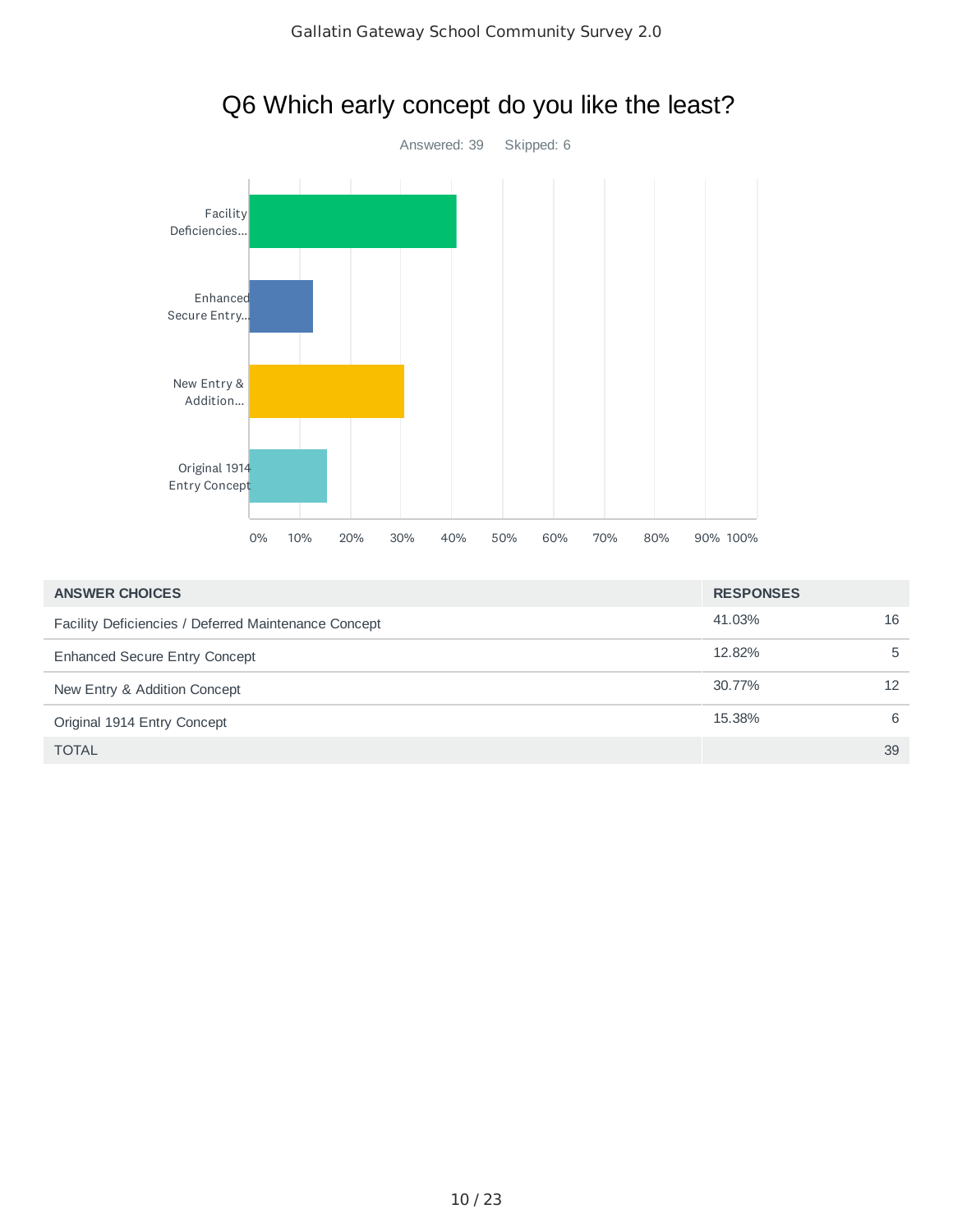| # | <b>WHAT ABOUT THIS CONCEPT DO YOU DISLIKE?</b>                                                                                                                                                                                                                                     |
|---|------------------------------------------------------------------------------------------------------------------------------------------------------------------------------------------------------------------------------------------------------------------------------------|
|   | It's just getting by at the least cost.                                                                                                                                                                                                                                            |
|   | Waste of time with all this research and doing a bond just for deferred maintenance.                                                                                                                                                                                               |
|   | Deferring any longer for systems and facilities upgrades should not be an option                                                                                                                                                                                                   |
|   | Takes away the old building, seems like more disruption of the current space and would<br>change a lot of the front and how it's used, changes more outside and would be confusing                                                                                                 |
|   | It's expensive                                                                                                                                                                                                                                                                     |
|   | It upgrades nothing that would show and I don't think taxpayers will go for something that's not<br>tangible.                                                                                                                                                                      |
|   | I do not feel that this is necessary to improve safety. I think they could remodel current office<br>area to accomplish this.                                                                                                                                                      |
|   | I don't think a bond will pass without any "Flash."                                                                                                                                                                                                                                |
|   | No improvements                                                                                                                                                                                                                                                                    |
|   | I just feel like the school needs more help than that.                                                                                                                                                                                                                             |
|   | Even though, this is part of all the other ones-- I feel like it doesn't actually add any additional<br>space or anything, therefore I do not want to just go with this plan only-- I feel it is important to<br>work on other areas of the building too to add more usable space. |
|   | I don't want to spend the money to make the old building usable and not gain that much square<br>footage.                                                                                                                                                                          |
|   | Not enough!                                                                                                                                                                                                                                                                        |
|   | Destroys historical elements                                                                                                                                                                                                                                                       |
|   | This concept doesn't address teaching spaces or student population growth.                                                                                                                                                                                                         |
|   | It seems it's just the minimum we can do when the building needs so much more.                                                                                                                                                                                                     |
|   | removal of the iconic 1914 school building                                                                                                                                                                                                                                         |
|   | It removes the original building, which is the reason all the other buildings are there. Loss of<br>this building diminishes the historic character of all of Gallatin Gateway.                                                                                                    |
|   | Loss of exterior and historical aspect.                                                                                                                                                                                                                                            |
|   | It demolishes the 1914 building.                                                                                                                                                                                                                                                   |
|   | Do not replace the old building update within a controlled budget. The taxes are getting out of<br>control and the market value is very high for the majority of in district homes.                                                                                                |
|   | keeping the 1914 building and not gaining much more space                                                                                                                                                                                                                          |
|   | does not address growth but I do know that such a concept has to be the blueprint for all the<br>concepts. This part is a given, needed but leaves us very limited                                                                                                                 |
|   | Cost                                                                                                                                                                                                                                                                               |
|   | Keep the original structure                                                                                                                                                                                                                                                        |
|   | It would be devastating to dismantle the original school building.                                                                                                                                                                                                                 |
|   | It does the bare minimum, if we are going to spend the \$, let's do more than bare minimum.                                                                                                                                                                                        |
|   | Razing of the historic and iconic GGS 1914 structure.                                                                                                                                                                                                                              |
|   | I don't like the getting rid of the oldest part of the building.                                                                                                                                                                                                                   |
|   | Necessary but not sufficient or future looking                                                                                                                                                                                                                                     |
|   | It does too little to improve the school.                                                                                                                                                                                                                                          |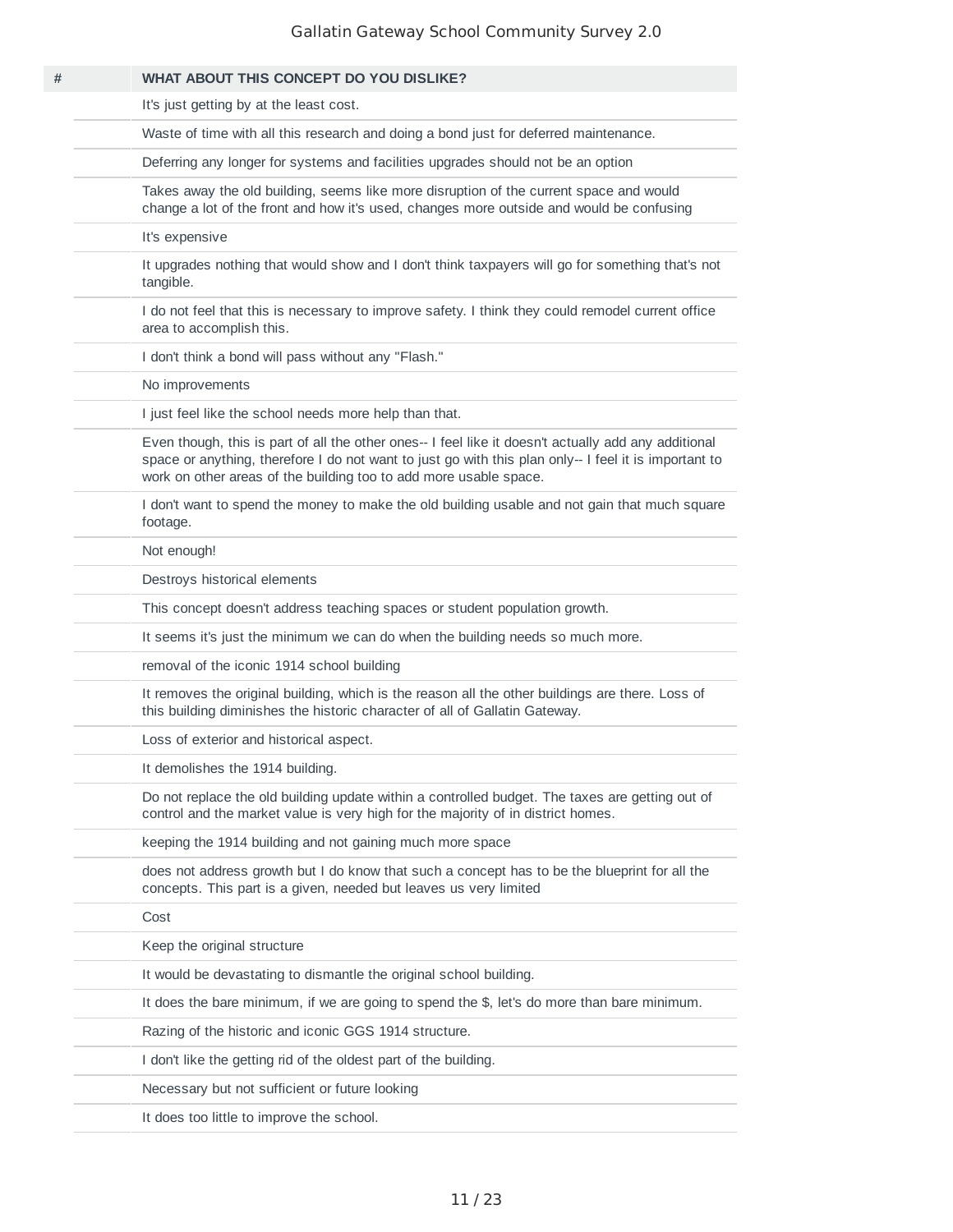

# Q7 Where would you prefer the main entry be located?

| <b>ANSWER CHOICES</b>                                      | <b>RESPONSES</b> |    |
|------------------------------------------------------------|------------------|----|
| Enhanced, but left in its current location                 | 41.67%           | 15 |
| Relocated further east to the original 1914 entry location | 58.33%           |    |
| <b>TOTAL</b>                                               |                  | 36 |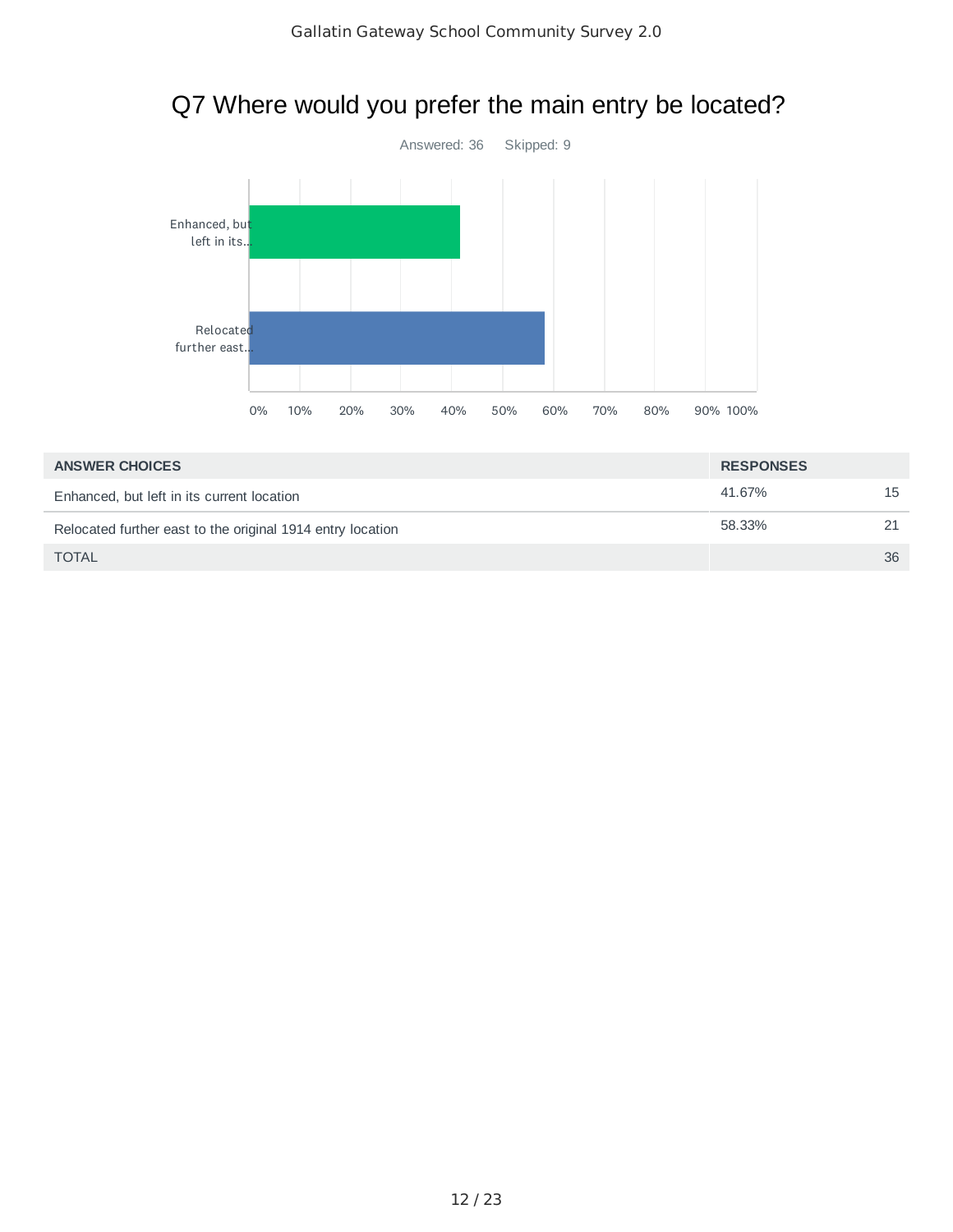### Q8 The original 1914, two-story portion of the building has been identified as needing a significant amount of code, accessible elevator and stairs, and system upgrades. Which option do you prefer?



| <b>ANSWER CHOICES</b>                           | <b>RESPONSES</b> |    |
|-------------------------------------------------|------------------|----|
| Invest in necessary upgrades to modernize it.   | 52.63%           | 20 |
| Demolish and replace it with a modern addition. | 47.37%           | 18 |
| <b>TOTAL</b>                                    |                  | 38 |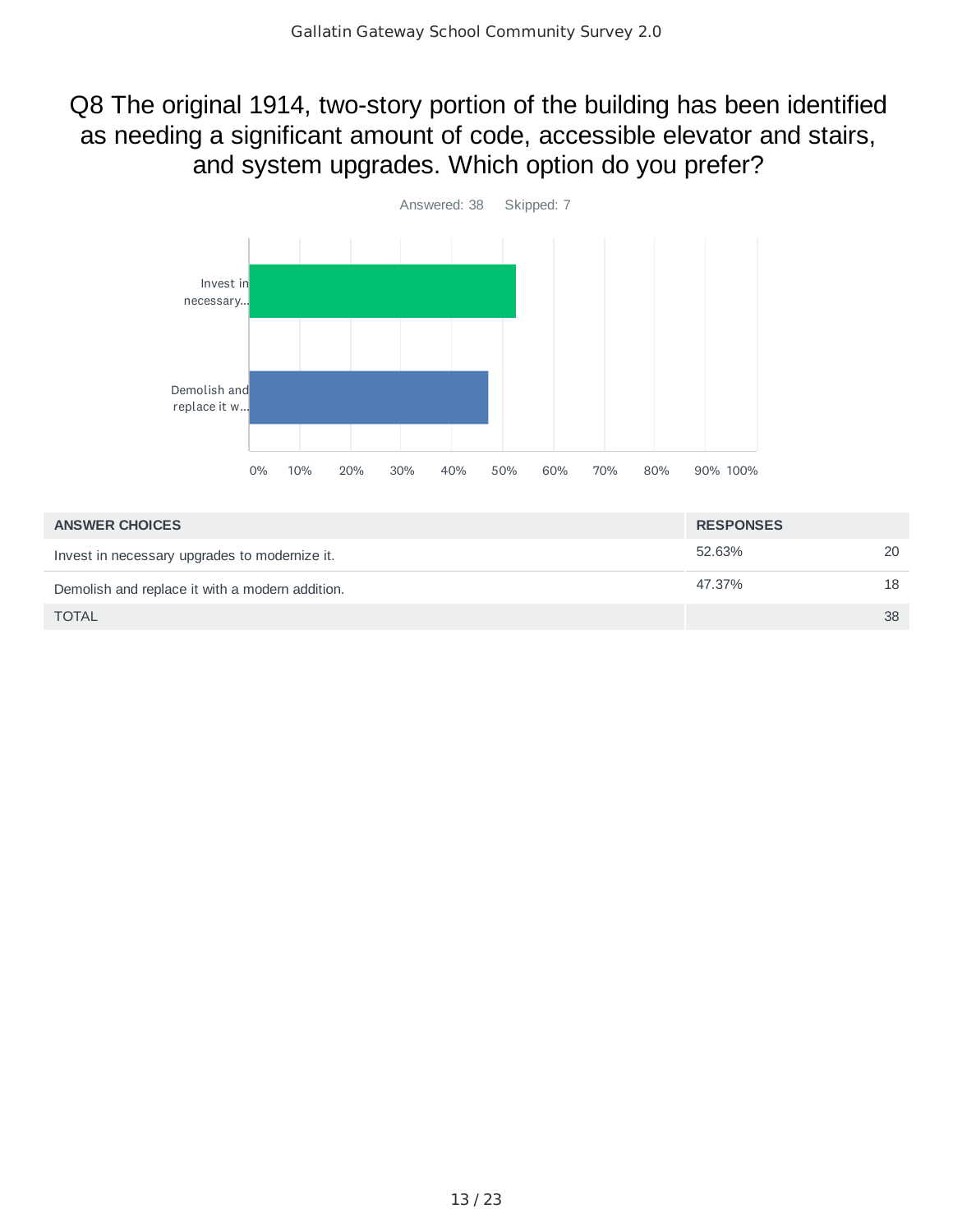| WHY DO YOU FAVOR THIS OPTION?                                                                                                                                                                                                                                                                                                                                                                                                                                                                                                                                                                                                                                                                                                                                                                                                                                                                                                                                                                                                                                                                                                                                                                                                                                                                                                                                                                                           |
|-------------------------------------------------------------------------------------------------------------------------------------------------------------------------------------------------------------------------------------------------------------------------------------------------------------------------------------------------------------------------------------------------------------------------------------------------------------------------------------------------------------------------------------------------------------------------------------------------------------------------------------------------------------------------------------------------------------------------------------------------------------------------------------------------------------------------------------------------------------------------------------------------------------------------------------------------------------------------------------------------------------------------------------------------------------------------------------------------------------------------------------------------------------------------------------------------------------------------------------------------------------------------------------------------------------------------------------------------------------------------------------------------------------------------|
| More cost effective to rebuild.                                                                                                                                                                                                                                                                                                                                                                                                                                                                                                                                                                                                                                                                                                                                                                                                                                                                                                                                                                                                                                                                                                                                                                                                                                                                                                                                                                                         |
| I feel like the expense to replace everything isn't worth the money. Maybe try to incorporate<br>some material from it.                                                                                                                                                                                                                                                                                                                                                                                                                                                                                                                                                                                                                                                                                                                                                                                                                                                                                                                                                                                                                                                                                                                                                                                                                                                                                                 |
| Unfortunately the original character of the building will be lost, but I'm afraid the cost to<br>refurbish that area may approach or exceed new construction.                                                                                                                                                                                                                                                                                                                                                                                                                                                                                                                                                                                                                                                                                                                                                                                                                                                                                                                                                                                                                                                                                                                                                                                                                                                           |
| I don't favor either, it is being used the way it is, don't dump too much money in it and don't<br>tear it down and spend money replacing it                                                                                                                                                                                                                                                                                                                                                                                                                                                                                                                                                                                                                                                                                                                                                                                                                                                                                                                                                                                                                                                                                                                                                                                                                                                                            |
| More cost efficient                                                                                                                                                                                                                                                                                                                                                                                                                                                                                                                                                                                                                                                                                                                                                                                                                                                                                                                                                                                                                                                                                                                                                                                                                                                                                                                                                                                                     |
| It seems like a dying building. It would not make monetary sense to upgrade it when we could<br>use that money elsewhere that it's needed in the building. For the option below, I would prefer<br>that the general classrooms are updated. I think that's something that's been pushed off to the<br>side as we're making these decisions.                                                                                                                                                                                                                                                                                                                                                                                                                                                                                                                                                                                                                                                                                                                                                                                                                                                                                                                                                                                                                                                                             |
| I really do think keeping the history is very important and the building is unique. Personally, I<br>would keep it make the upgrades and remodel it so all floors could be used. However, I feel it<br>is better demolished to gain more and better space for the future. I would definitely construct<br>the new building to be added on to building up if the need ever arose.                                                                                                                                                                                                                                                                                                                                                                                                                                                                                                                                                                                                                                                                                                                                                                                                                                                                                                                                                                                                                                        |
| The 1914 building is the face of Gallatin Gateway.                                                                                                                                                                                                                                                                                                                                                                                                                                                                                                                                                                                                                                                                                                                                                                                                                                                                                                                                                                                                                                                                                                                                                                                                                                                                                                                                                                      |
| Both, Just keep the street facing facade and build a new structure                                                                                                                                                                                                                                                                                                                                                                                                                                                                                                                                                                                                                                                                                                                                                                                                                                                                                                                                                                                                                                                                                                                                                                                                                                                                                                                                                      |
| New building could help prevent further repairs later on.                                                                                                                                                                                                                                                                                                                                                                                                                                                                                                                                                                                                                                                                                                                                                                                                                                                                                                                                                                                                                                                                                                                                                                                                                                                                                                                                                               |
| more bang for the buck!                                                                                                                                                                                                                                                                                                                                                                                                                                                                                                                                                                                                                                                                                                                                                                                                                                                                                                                                                                                                                                                                                                                                                                                                                                                                                                                                                                                                 |
| It is not worth the money. If you could just keep the first floor sure, but an elevator to the<br>second floor is not worth it. The money could be better spent elsewhere.                                                                                                                                                                                                                                                                                                                                                                                                                                                                                                                                                                                                                                                                                                                                                                                                                                                                                                                                                                                                                                                                                                                                                                                                                                              |
| seems more cost effective to start over in that area than to try and keep it                                                                                                                                                                                                                                                                                                                                                                                                                                                                                                                                                                                                                                                                                                                                                                                                                                                                                                                                                                                                                                                                                                                                                                                                                                                                                                                                            |
| More efficient use of funds. I'd recommend incorporating some of the historical features of the<br>1914 building (brick, windows, etc) so it would be somewhat similar in appearance.                                                                                                                                                                                                                                                                                                                                                                                                                                                                                                                                                                                                                                                                                                                                                                                                                                                                                                                                                                                                                                                                                                                                                                                                                                   |
| It seems like upgrades would be more costly than a newer addition? Perhaps an new building<br>could reflect the brick and mortar of the 1914 building. The basement is a mess.                                                                                                                                                                                                                                                                                                                                                                                                                                                                                                                                                                                                                                                                                                                                                                                                                                                                                                                                                                                                                                                                                                                                                                                                                                          |
| The 1914 school is historic feature of the school building and community.                                                                                                                                                                                                                                                                                                                                                                                                                                                                                                                                                                                                                                                                                                                                                                                                                                                                                                                                                                                                                                                                                                                                                                                                                                                                                                                                               |
| Because it is the characteristic heart of the building. This could be saved without installing an<br>elevator and not using the second floor for public.                                                                                                                                                                                                                                                                                                                                                                                                                                                                                                                                                                                                                                                                                                                                                                                                                                                                                                                                                                                                                                                                                                                                                                                                                                                                |
| Keeping the historical aspect if possible with the necessary updates.                                                                                                                                                                                                                                                                                                                                                                                                                                                                                                                                                                                                                                                                                                                                                                                                                                                                                                                                                                                                                                                                                                                                                                                                                                                                                                                                                   |
| It is a great building and is part of the illustrious early Gallatin Gateway/Salesville history. I<br>think that right now it should be treated as you show in the Enhanced Secure Entry Concept<br>with ramping and minor upgrades and used for storage on the upper level. I think you should<br>consider tearing down the 1966 one level portion of the school, enlarge it and make it two<br>stories with 6 classroom spaces (or art, library, lab, etc.) on each level. At the same time<br>expand the cafeteria and kitchen area and redo the seating and use of space in the Gym. This<br>would increase the classroom space significantly, allowing for growth and it would look better<br>from the outside aesthetically. It would only take up one of the outdoor learning spaces.<br>Administration could stay as it is but also include both downstairs rooms in 1914 building for<br>conference and Board and Business manager. This plan would do the most for the students at<br>Gallatin Gateway, providing them better learning spaces, better eating spaces, and a better<br>athletic space. You could actually, demolish the 1961 cafeteria and kitchen as well and include<br>the in the two story addition, with the cafeteria and kitchen below and additional classroom<br>space upstairs. I think this would make the best use of our bonding capacity at this time. Keep<br>up the great work! |
| Do not demolish.                                                                                                                                                                                                                                                                                                                                                                                                                                                                                                                                                                                                                                                                                                                                                                                                                                                                                                                                                                                                                                                                                                                                                                                                                                                                                                                                                                                                        |

cost to benefit. It looks cool, but it is not financially beneficial to keep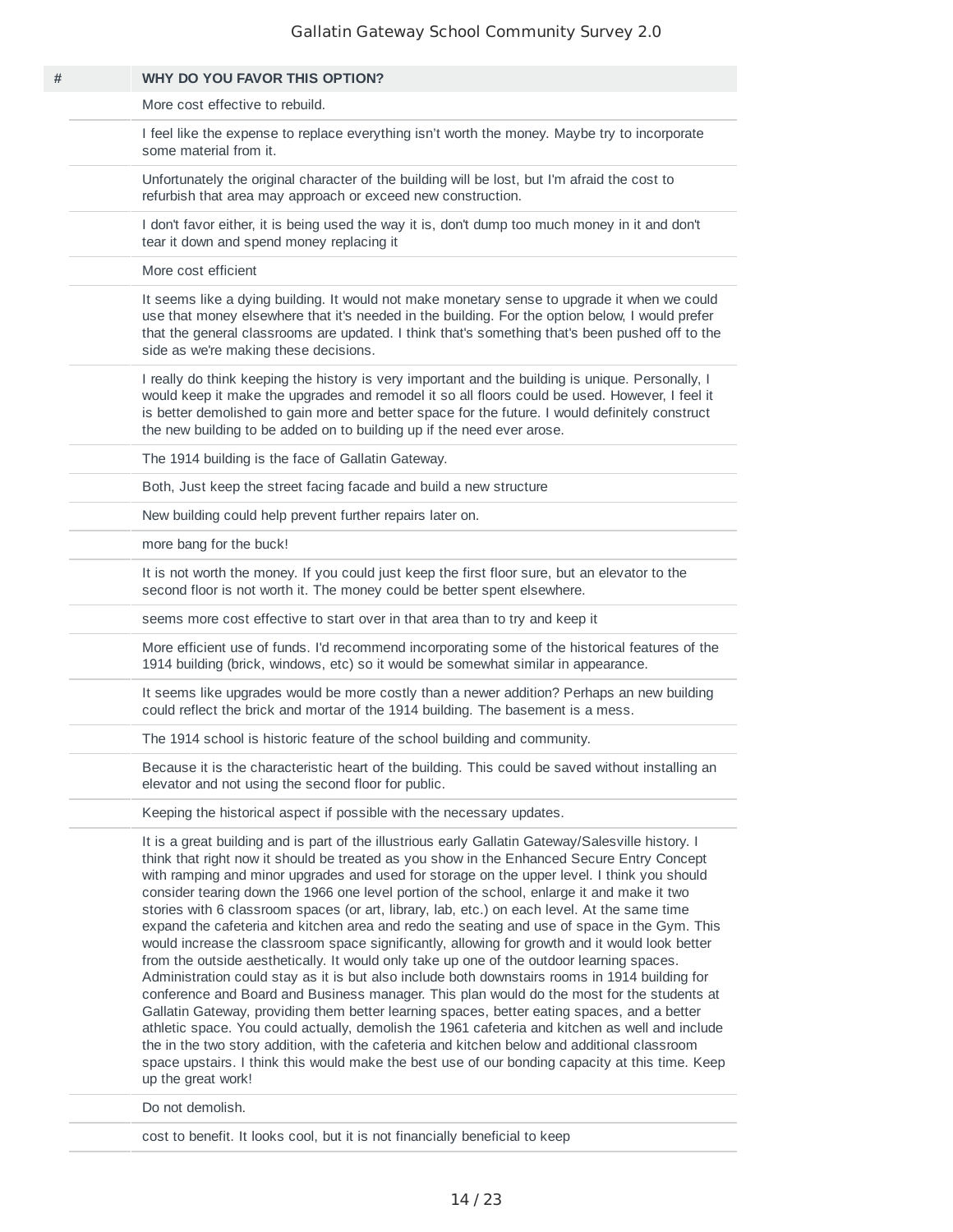| Important to keep the rich history and character of GG and the school is a key part of GG                                                                                                                                                                                                                  |
|------------------------------------------------------------------------------------------------------------------------------------------------------------------------------------------------------------------------------------------------------------------------------------------------------------|
| This can be easily done. Shear strapping and steel headers. This has been done at Hamilton<br>Hall on MSU Campus go take a look. I feel this very important to the town of Gallatin Gateway.                                                                                                               |
| It's a big piece of history. It would be upsetting to demolish it.                                                                                                                                                                                                                                         |
| If demolished, I would recommend a modern addition on the inside, but to replicate look and<br>feel of 1914 building on the outside.                                                                                                                                                                       |
| GGS history and iconic aesthetic appeal is largely due to the 1914 building. The current facility<br>already appears unattractively disjointed, so another more modern looking structure would<br>degrade aesthetics adversely. 1914 Building structure is surprisingly stable, so warrants<br>renovation. |
| I think it's unique and important to keep our historic structures. It enhances our sense of<br>community.                                                                                                                                                                                                  |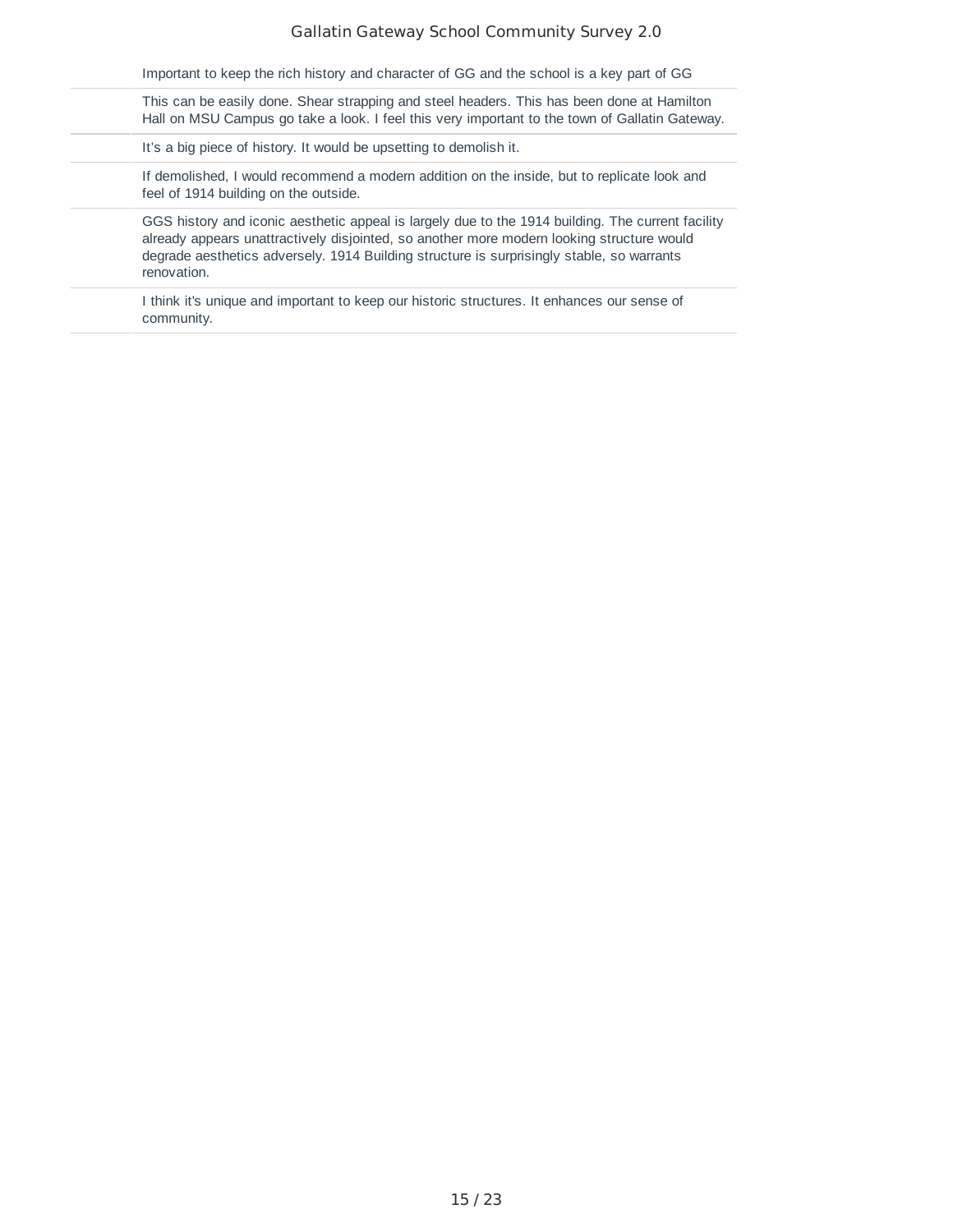## Q9 Aside from the most critical life-safety, code, accessibility, and system deficiencies, which identified needs are most important to you? (Select up to four.)

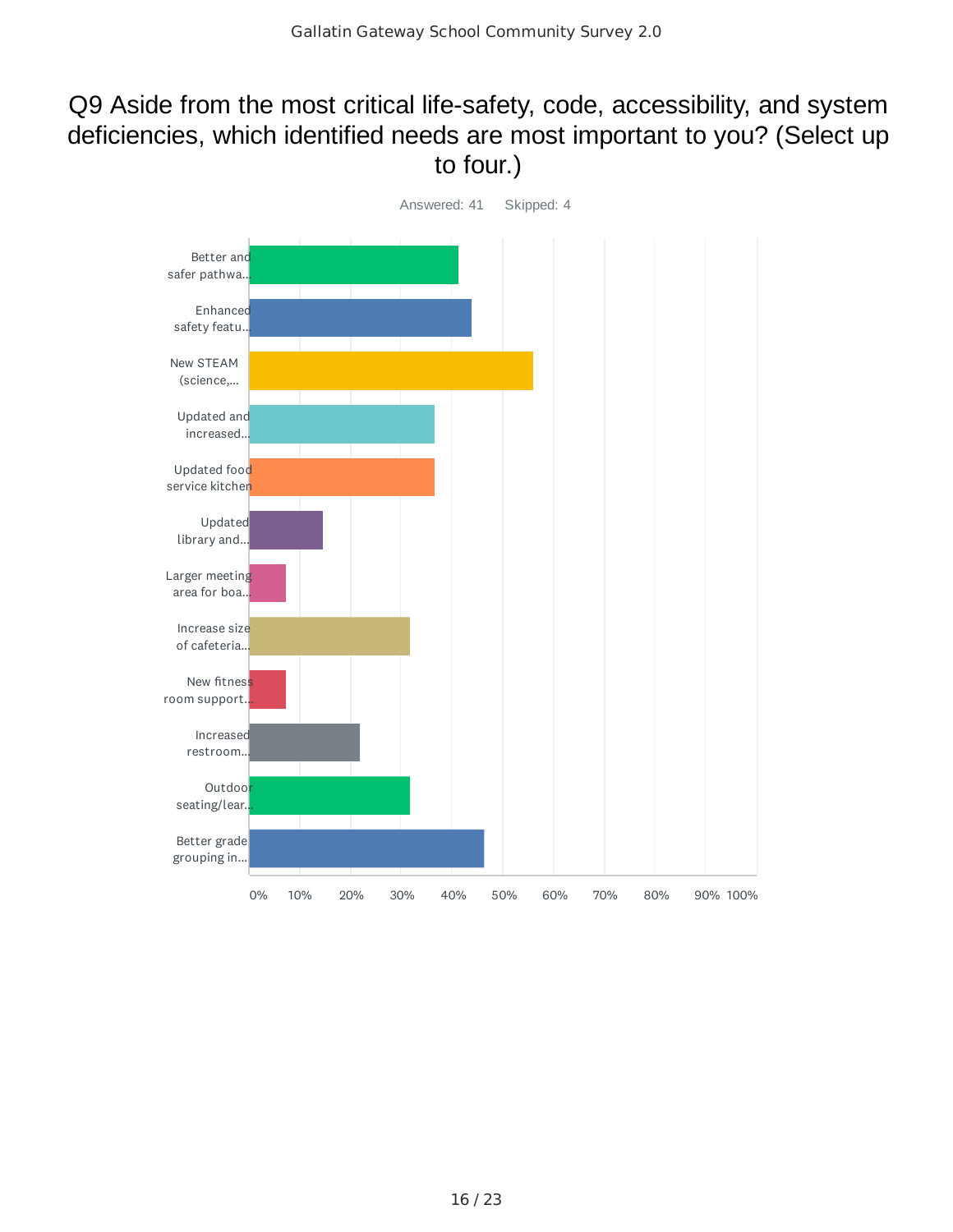| <b>ANSWER CHOICES</b>                                                        | <b>RESPONSES</b> |    |
|------------------------------------------------------------------------------|------------------|----|
| Better and safer pathways and drop-off zone                                  | 41.46%           | 17 |
| Enhanced safety features and secure office entry                             | 43.90%           | 18 |
| New STEAM (science, technology, engineering, art, mathematics) Flexible Labs | 56.10%           | 23 |
| Updated and increased spectator seating in the gym                           | 36.59%           | 15 |
| Updated food service kitchen                                                 | 36.59%           | 15 |
| Updated library and maker space                                              | 14.63%           | 6  |
| Larger meeting area for board, community, and teacher gathering              | 7.32%            | 3  |
| Increase size of cafeteria and make the space multi-purpose                  | 31.71%           | 13 |
| New fitness room supporting health and wellness                              | 7.32%            | 3  |
| Increased restroom facilities for classrooms and public events               | 21.95%           | 9  |
| Outdoor seating/learning area                                                | 31.71%           | 13 |
| Better grade grouping in smaller learning communities                        | 46.34%           | 19 |
| Total Respondents: 41                                                        |                  |    |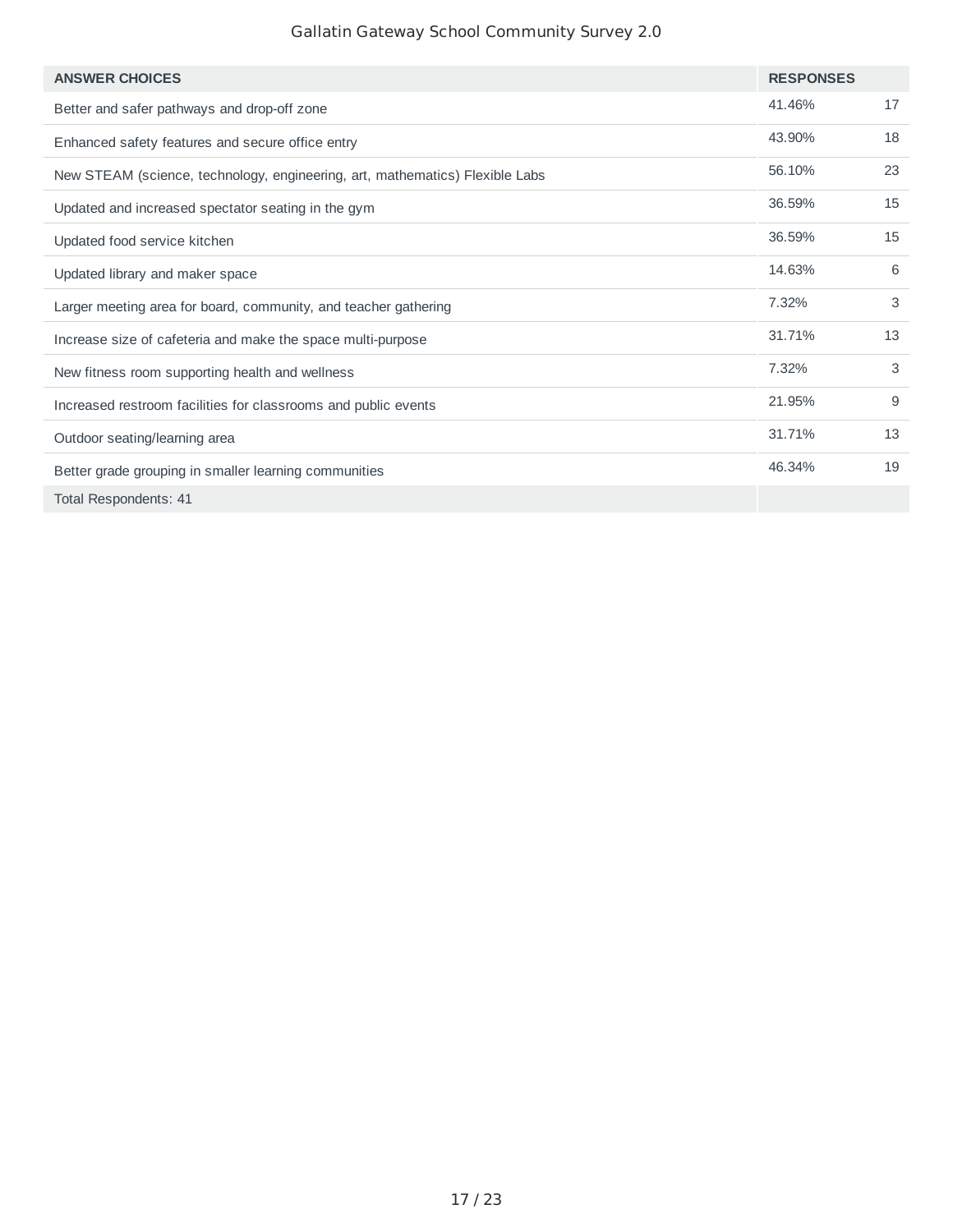## Q10 The four concepts range in cost from the primary deficiency to the current bonding capacity. As a community taxpayer, which range in cost are you willing and able to support financially?



| <b>ANSWER CHOICES</b>                                                                                                                                                                                                                                                                                                                                                                                            | <b>RESPONSES</b> |    |
|------------------------------------------------------------------------------------------------------------------------------------------------------------------------------------------------------------------------------------------------------------------------------------------------------------------------------------------------------------------------------------------------------------------|------------------|----|
| \$2.5 - \$3 Million: Addressing the primary facility deficiencies\$29.67M\$17.42M (current bond)--------------------------------\$12.25<br>(net difference)\$100,000 Market Value Annual Tax: \$40.06Current Annual Tax: \$23.51Net Annual Increase:<br>\$16.54\$200,000 Market ValueAnnual Tax: \$80.11Current Annual Tax: \$47.03Net Annual Increase: \$33.09                                                  | 7.69%            | 3  |
| \$4.5 - \$5 Million: Addressing the primary facility deficiencies, plus a few of the highest needs\$49.46M\$17.42M (current<br>bond)--------------------------------\$32.04M (net difference)\$100,000 Market ValueAnnual Tax: \$66.77Current Annual Tax:<br>\$23.51Net Annual Increase: \$43.25\$200,000 Market ValueAnnual Tax: \$133.53Current Annual Tax: \$47.03Net Annual<br>Increase: $$86.51$            | 12.82%           | 5. |
| \$5.5 - \$6 Million: Addressing the primary facility deficiencies, plus a moderate amount of the highest<br>needs\$59.31M\$17.42M (current bond)-------------------------------\$41.90M (net difference)\$100,000 Market ValueAnnual Tax:<br>\$80.07Current Annual Tax: \$23.51Net Annual Increase: \$56.56\$200,000 Market ValueAnnual Tax: \$160.15Current<br>Annual Tax: \$47.03Net Annual Increase: \$113.12 | 15.38%           | 6  |
| \$7 Million: Addressing as many of the highest priorities as possible, up to current bond capacity\$69.22M\$17.42M<br>(current bond)-------------------------------\$51.80M (net difference)\$100,000 Market ValueAnnual Tax: \$93.45Current Annual<br>Tax: \$23.51Net Annual Increase: \$69.94\$200,000 Market ValueAnnual Tax: \$186.90Current Annual Tax: \$47.03Net<br>Annual Increase: \$139.87             | 64.10%           | 25 |
| <b>TOTAL</b>                                                                                                                                                                                                                                                                                                                                                                                                     |                  | 39 |
|                                                                                                                                                                                                                                                                                                                                                                                                                  |                  |    |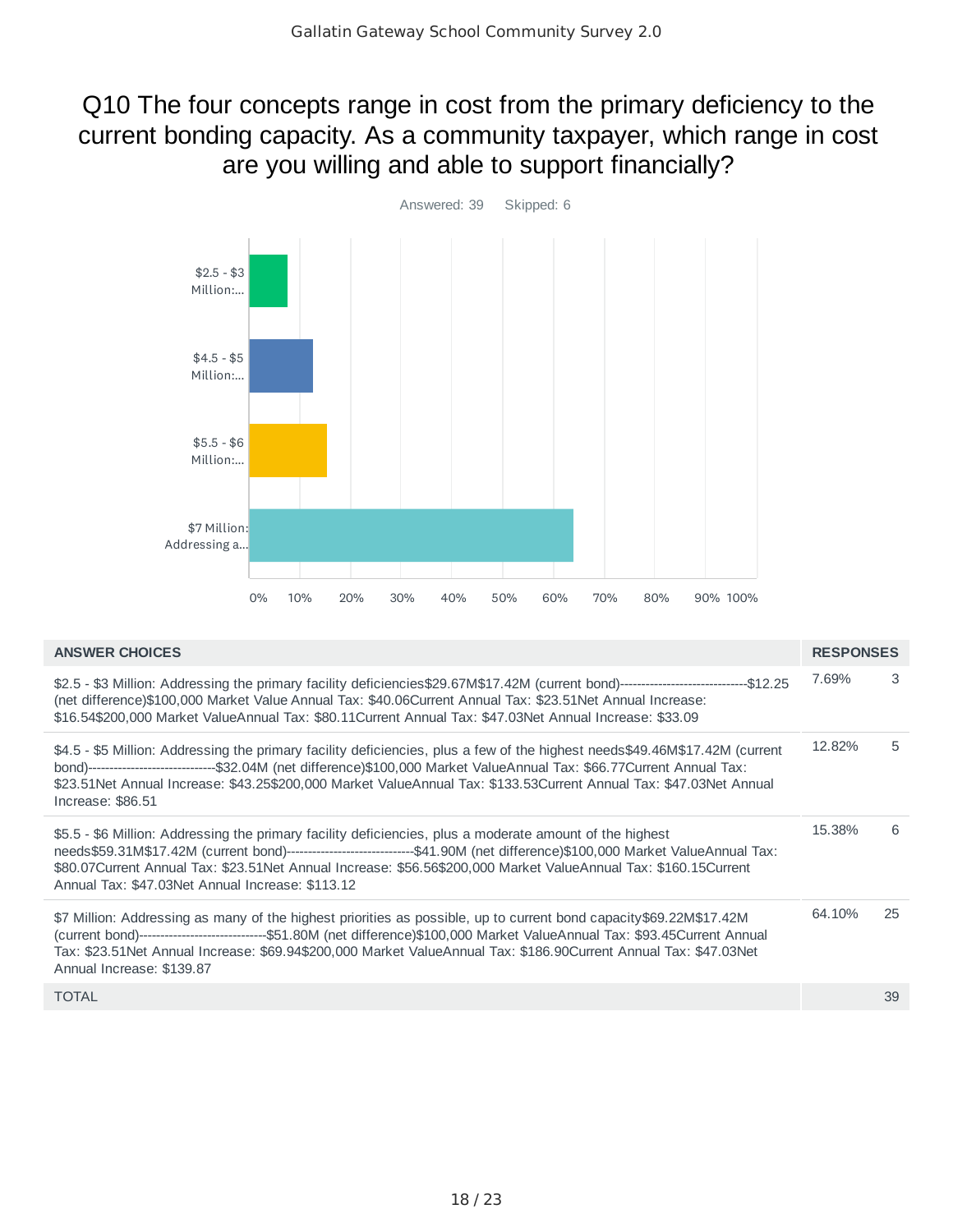## Q11 What do you think is/are the most important factor(s) for the school to consider while planning for the facility's modernization and deficiency upgrades?

Answered: 32 Skipped: 13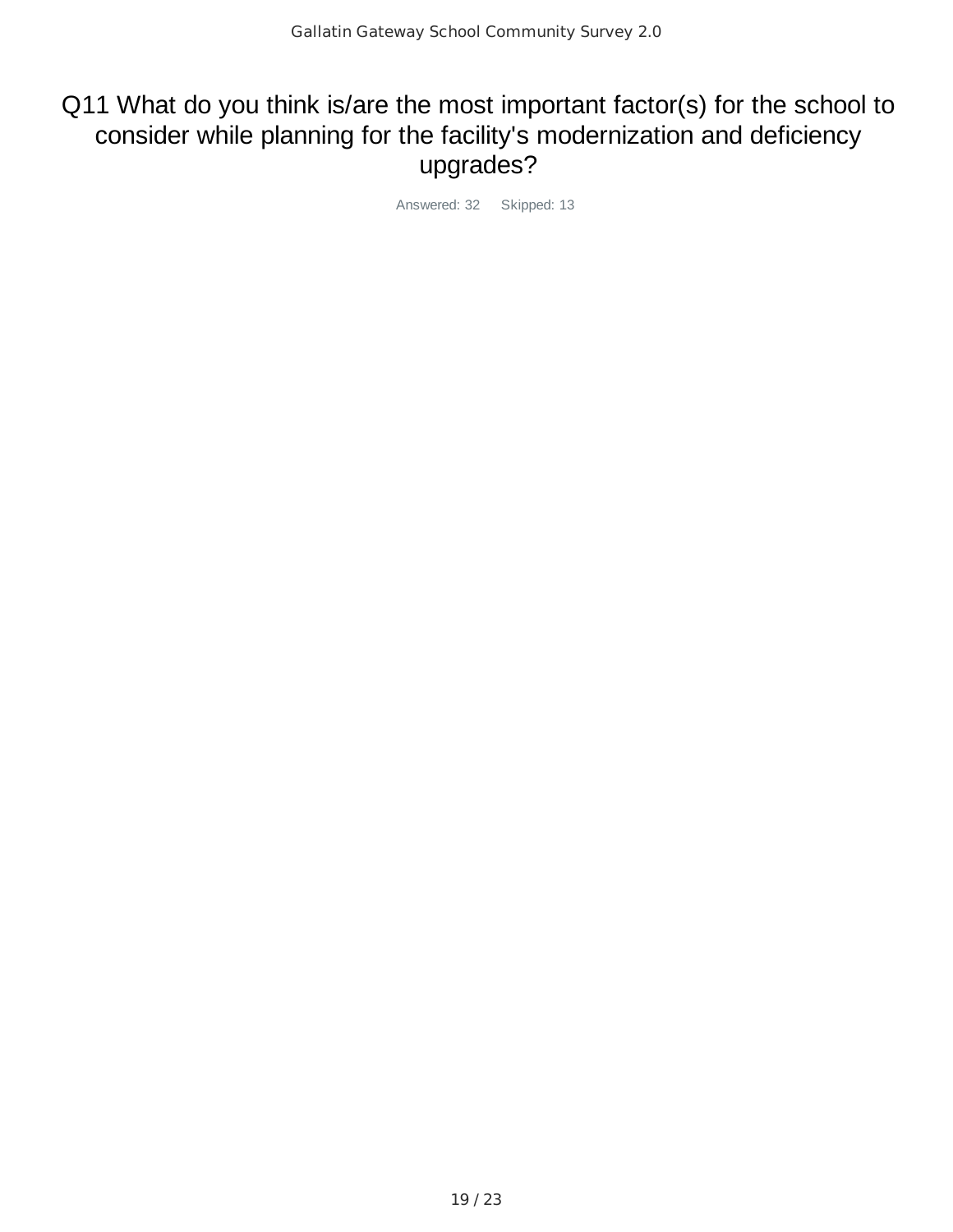|  | <b>RESPONSES</b>                                                                                                                                                                                                                                                                                                                                                                                                                                                                                                                                  |
|--|---------------------------------------------------------------------------------------------------------------------------------------------------------------------------------------------------------------------------------------------------------------------------------------------------------------------------------------------------------------------------------------------------------------------------------------------------------------------------------------------------------------------------------------------------|
|  | Do it once as difficult to come back later and ask for more funding.                                                                                                                                                                                                                                                                                                                                                                                                                                                                              |
|  | Population growth safety and traffic                                                                                                                                                                                                                                                                                                                                                                                                                                                                                                              |
|  | Growth. Design and build in such a way to maximize space while planning on the need for<br>future growth. There are certainly space constraints, which complicate matters, but a<br>thoughtful approach could mitigate the urgency for future upgrades.                                                                                                                                                                                                                                                                                           |
|  | The willingness of the community to support it, especially since you're asking for a significant<br>tax increase                                                                                                                                                                                                                                                                                                                                                                                                                                  |
|  | <b>Taxes</b>                                                                                                                                                                                                                                                                                                                                                                                                                                                                                                                                      |
|  | Safety, M/E/P, creating usable space that can easily be modernized in the next 20 years.                                                                                                                                                                                                                                                                                                                                                                                                                                                          |
|  | Kitchen is in desperate need of upgrades and Improvements. Outdated and worn out<br>equipment. Classrooms and well utilized spaces are also needed. More seating in gym and<br>nicer restrooms for Those events.                                                                                                                                                                                                                                                                                                                                  |
|  | Building and upgrading so future growth/upgrades are easily done. Making sure we have open-<br>sourced technology, not proprietary.                                                                                                                                                                                                                                                                                                                                                                                                               |
|  | Impending Growth                                                                                                                                                                                                                                                                                                                                                                                                                                                                                                                                  |
|  | Everyone's safety.                                                                                                                                                                                                                                                                                                                                                                                                                                                                                                                                |
|  | Make sure the materials used for flooring and such are virtually maintenance free, even if it<br>costs more upfront. The current tile floor was inexpensive to install, but the upkeep has been<br>costly. In addition, any parts added on would need to accommodate a second story at some<br>point.                                                                                                                                                                                                                                             |
|  | Building for future growth. Streamlining everything so the school does look like a bunch of<br>cracker jack boxes put together.                                                                                                                                                                                                                                                                                                                                                                                                                   |
|  | To do so wisely. keeping in mind cost of upgrading an old building and keeping it energy<br>efficient etc. Our school has so many needs and space is limited for the wide age range of<br>students attending.                                                                                                                                                                                                                                                                                                                                     |
|  | The most important factor is planning and allowing for student population growth: adequate<br>classroom, gym and cafeteria space as well as technology needs.                                                                                                                                                                                                                                                                                                                                                                                     |
|  | safety and expansion for projected increase in students in the next 5 years.                                                                                                                                                                                                                                                                                                                                                                                                                                                                      |
|  | Safety                                                                                                                                                                                                                                                                                                                                                                                                                                                                                                                                            |
|  | A design and use of materials that will last the test of time.                                                                                                                                                                                                                                                                                                                                                                                                                                                                                    |
|  | The district should be thinking about how to expand the school in the future. Work done now<br>should not prevent future expansion, but hopefully support it.                                                                                                                                                                                                                                                                                                                                                                                     |
|  | 1. Consider the voting tax payer. 2. There is no eminent need at this time. Student numbers<br>are stable.                                                                                                                                                                                                                                                                                                                                                                                                                                        |
|  | Safety, codes, future planning for growth. Keeping the learning factor at the for front - ie<br>classroom needs.                                                                                                                                                                                                                                                                                                                                                                                                                                  |
|  | The HVAC and deficiency upgrades have to come first, of course. The 2nd thing is to build for<br>growth and add the types of classrooms that will meet the needs of our middle schoolers. I<br>personally can't support anything that doesn't support growth and also support the STEAM<br>education our kids need for 21st Century Learning. I also won't support any plan that destroys<br>the 1914 building. Thanks for putting out the survey and listening to my input!                                                                      |
|  | Bring building up to code. Less congested parking. They took away parent parking and this is<br>completely unacceptable no matter what the reasons were. There is absolutely no need for a<br>community gathering place when there is a good one across the street. There is no need for an<br>enhanced health department assuming you are adding weights because children under 15<br>should not be lifting excessive weight. Keep it small and improve staffing. I will vote against a<br>bond that will raise my taxes by almost \$500 a year. |